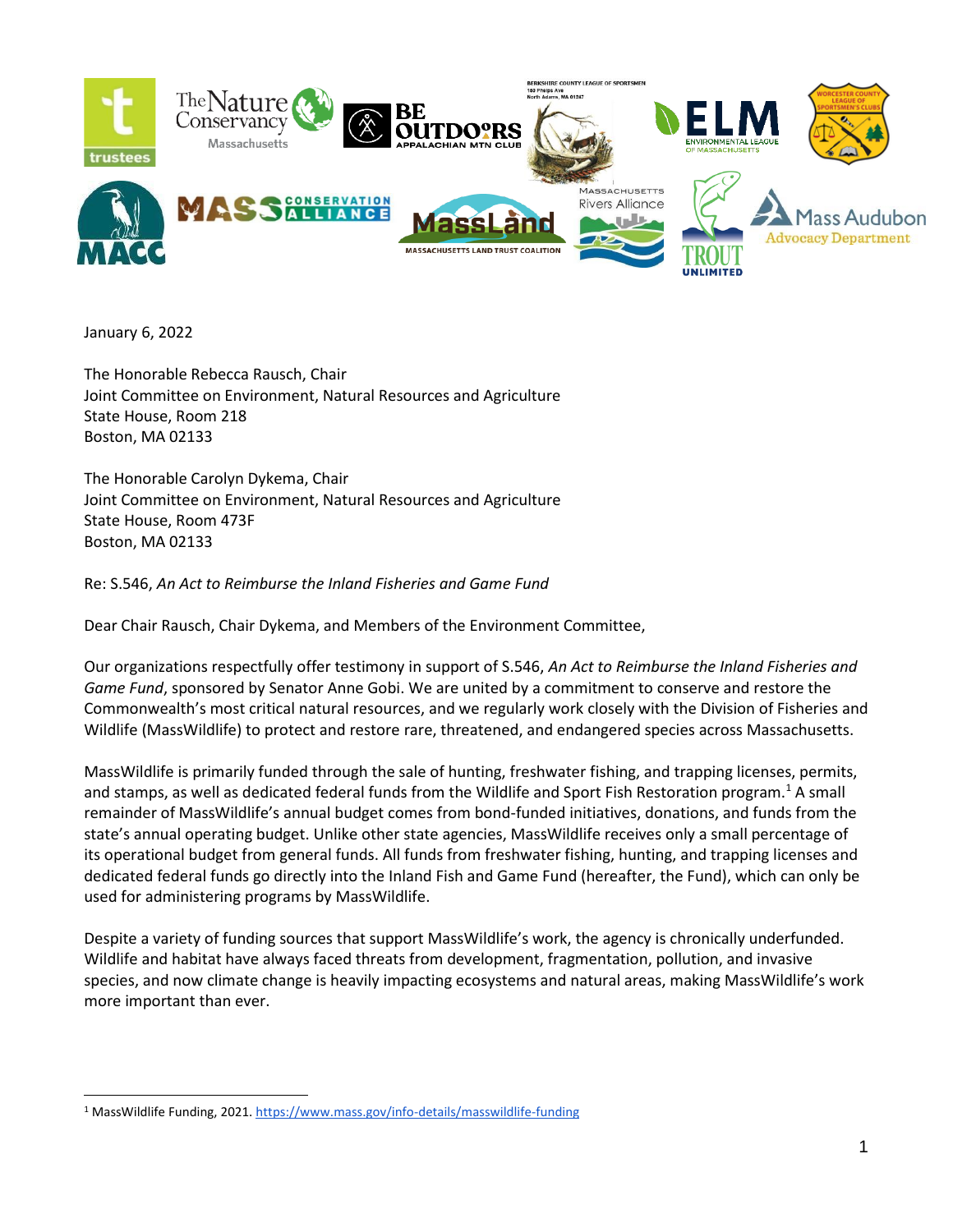Currently, the state reimburses the Fund for the loss in revenue from discounted hunting and fishing licenses offered to residents ages 65-69.<sup>2</sup> However, the state does not reimburse the loss of revenue associated with free licenses offered to residents over age 70, which was approximately \$1 million per year<sup>3</sup> prior to the fee increase approved in 2021. Between 2022 and 2026, license fees will essentially double,<sup>4</sup> meaning that by 2026, MassWildlife could be losing nearly \$2 million in annual revenue if the status quo is to continue.

S.546 would annually reimburse the Inland Fisheries and Game Fund for all loss of revenue for any fishing or hunting license provided at a discount and for any license provided free of charge. This language would create consistency and require the state to reimburse MassWildlife for loss in revenue resulting from issuing free and reduced licenses – helping to restore taxpayer-supported funds to conserve and manage critical fish and wildlife habitat and plant species. Reimbursing these funds, as well as a more generous allocation from the General Fund, is part of the broader need to diversify funding for MassWildlife programs, which has been identified through MassWildlife's assessment of fee increases.<sup>5</sup>

We are grateful to the Legislature for adopting Senator Gobi's amendment to the FY22 Operating Budget to reimburse the Fund for lost revenue attributed to the issuance of discounted or free hunting and fishing licenses. However, this language is included in a line item (2300-0100), rather than amending Section 11 of Chapter 131 of the Massachusetts General Laws, which governs the licenses and fees associated with the Inland Fisheries and Game Fund. We respectfully request that the Legislature make permanent the forward-thinking reimbursement they included in the FY22 budget by passing S.546, and therefore, updating Chapter 131.

The work of MassWildlife benefits all citizens of Massachusetts. MassWildlife's Wildlife Management Areas and Wildlife Conservation Easements provide places for recreation and meditation; healthy ecosystems that ensure we have clean air and water and that sequester and store carbon; well-managed habitats that support our most imperiled species; and educational programs that inspire residents of all ages. The challenges of climate change and habitat degradation have made the work of MassWildlife critically urgent.

Thank you for your time and consideration of S.546. We respectfully request that you swiftly provide a favorable report on this important legislation. Please feel free to contact us should you have any questions.

Sincerely,

Linda Orel Emily Myron Policy Director **Policy Manager** [lorel@thetrustees.org](mailto:lorel@thetrustees.org) [emily.myron@tnc.org](mailto:emily.myron@tnc.org)

Heather Clish Wayne McLain Senior Director Conservation **President** Appalachian Mountain Club

The Trustees of Reservations The Nature Conservancy in Massachusetts

& Recreation Policy Berkshire County League of Sportsmen

<sup>2</sup> Per Chapter 983 of the Acts of 1977.

<https://archives.lib.state.ma.us/bitstream/handle/2452/29286/1977acts0983.pdf?sequence=3&isAllowed=y>

<sup>3</sup> Massachusetts Division of Fisheries & Wildlife 2019 Annual Report, page 155[. https://www.mass.gov/doc/2019-masswildlife-annual](https://www.mass.gov/doc/2019-masswildlife-annual-report/download)[report/download](https://www.mass.gov/doc/2019-masswildlife-annual-report/download)

<sup>4</sup> MassWildlife Fee Increase Schedule 2022-2026.<https://www.mass.gov/doc/masswildlife-fee-schedule-2022-2026/download>

<sup>5</sup> Se[e https://www.mass.gov/info-details/masswildlife-funding](https://www.mass.gov/info-details/masswildlife-funding)